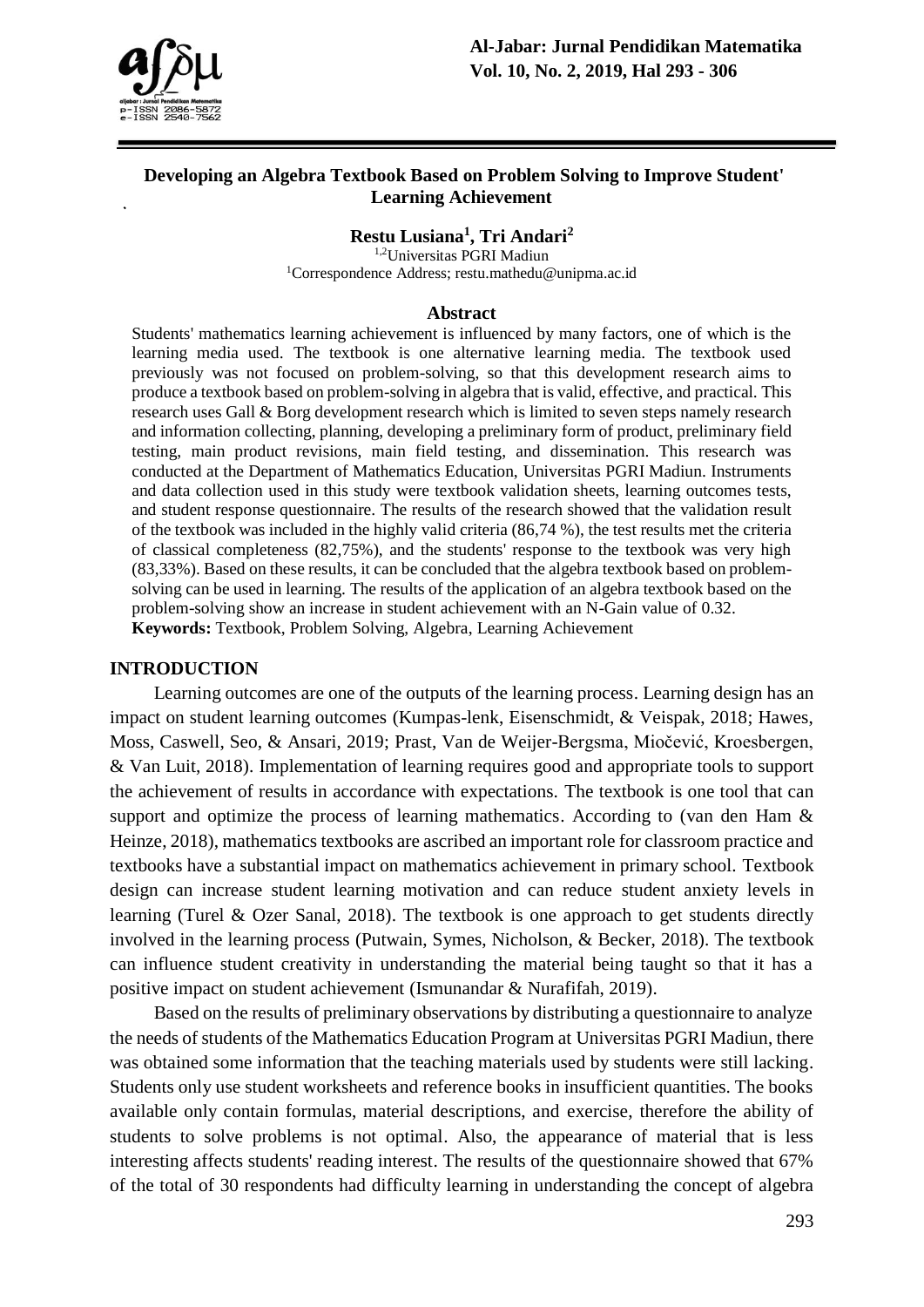

material. Students tend to have difficulty in understanding the material because algebra is one of the abstract material so it requires the ability and good thinking skills in problem-solving related to reasoning and proof. This is in line with (Mcmullen & Hoof, 2020)that states "many students still have not developed a strong understanding of the concepts of rational numbers associated with algebra".

The textbook is one of the literations that can help students understand the material (Sievert, Ham, Niedermeyer, & Heinze, 2019;Hadar, 2017). Mathematical literacy plays an important role as one of the life skills (Sievert et al., 2019). It is a fundamental skill that is as necessary as literacy. Therefore, mathematics teaching in schools must aim to develop mathematical literacy and to enhance each students' ability to use and apply mathematical knowledge to solve real-life problems or situations (Sumirattana, Makanong, & Thipkong, 2017). McCrory & Stylianides (2014) state that "most of this textbook does not have a level of focus on reasoning-and-proving that would prov ide support for students' individual efforts at understanding".

Problem-solving is a basic component of school learning that has a strong formative influence on students to introduce and develop concepts (Hadar, 2017). In mathematics, solving problems represents the most effective concept to contextualization and re-contextualization of concepts, to operational and basic mathematical knowledge transfer to ensure sustainable and meaningful learning (Căprioară, 2015; Intaros, Inprasitha, & Srisawadi, 2014). Problemsolving model is one of the learning models that can be chosen to involve students directly in and can train students to deal with various problems and find solutions to problems both individually and in groups (Ikhsan, Munzir, & Fitria, 2017). Students must have the opportunity to build their mathematical knowledge through teacher guidance. A teacher's choice of problem situations and ways of interventions is critical to enabling students to experience 'authentic' problem solving and the choice should reflect the teacher's intention (Căprioară, 2015). The problem-solving process consists of five elements that make up its acronym, namely (1) define, (2) assess, (3) plan, (4) implement, and (5) communicate(Sumirattana et al., 2017).

The development of a textbook is one way to facilitate the achievement of learning indicators (Rahmawati, Amin, & Lestari, 2016). So this research aims to develop a textbook based on problem-solving to improve students' mathematics learning achievement.

#### **THE RESEARCH METHODS**

The research design used in this study is research and Development (R&D). This research uses a Gall & Borg development research approach. According to Gall & Borg (Sugiyono, 2015), it is stated that the R&D cycle is organized in ten steps: research and information collecting, planning, develop preliminary form of product, preliminary field testing, main product revision, main field testing, operational product revision, operating field testing, final product revision, dissemination, and distribution. In this study the steps carried out are limited to the seven steps presented in the flowchart below: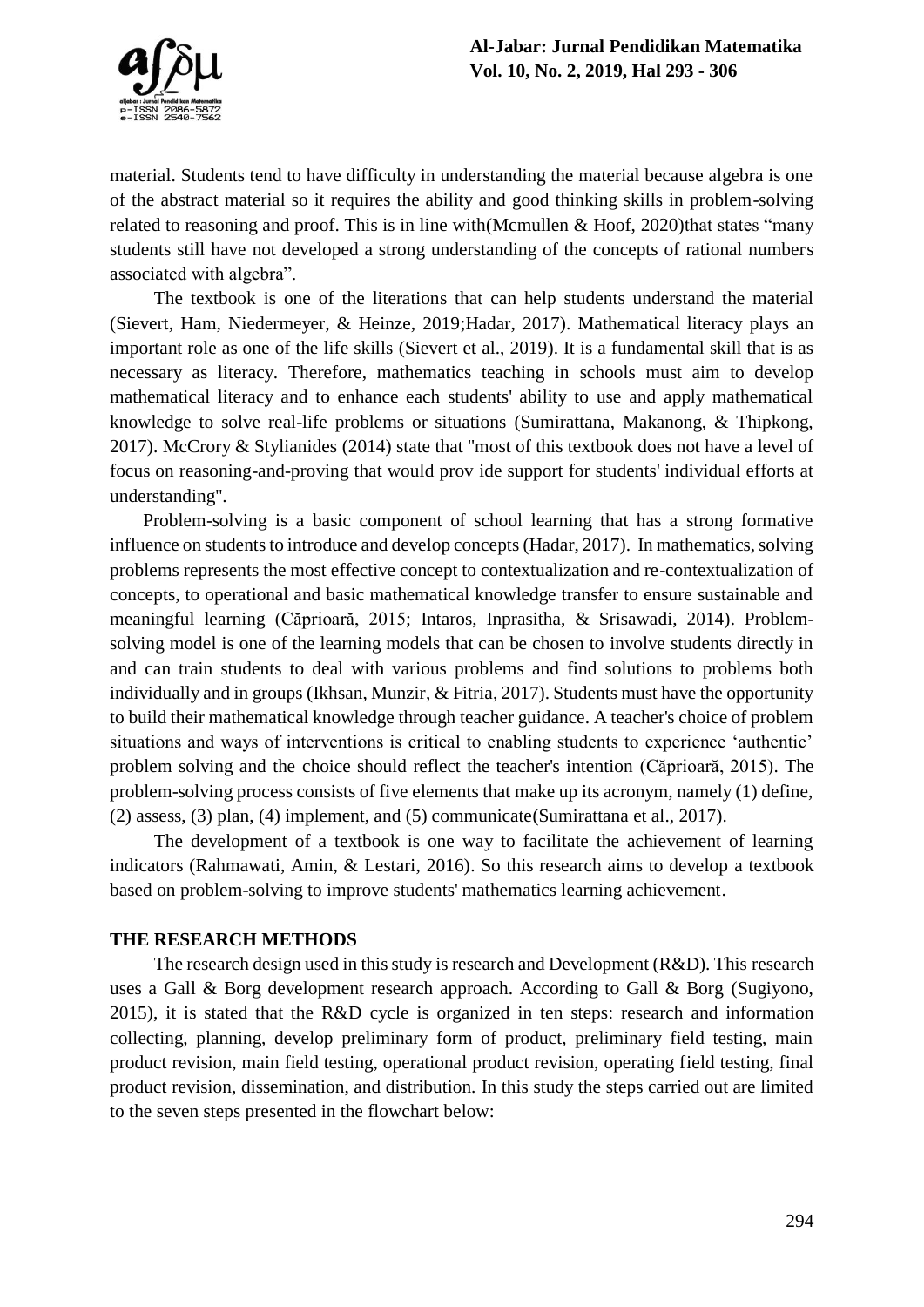



**Flowchart 1. Stages of Research**

The dissemination stage in this research uses a quasi-experimental research method to determine whether there is a result of "something" imposed on the subject under study by looking for the effect of certain treatments on others under controlled conditions(Krisdiana, Masfingatin, Murtafiah, & Widodo, 2019). One group's pretest-posttest design aims to see the influence before and after being treated.

The participants in this research were students in the fifth semester of the Mathematics Education study program consisting of 2 classes. The instruments used in this study include student needs analysis questionnaire, textbook validation sheets for textbook experts and material experts, student achievement tests, and student response questionnaires.

The data analysis techniques used are as follows:

1. Results of Student Needs Analysis Questionnaire

This questionnaire was analyzed based on student answers described descriptively. The needs of students are chosen as the most dominant ones to be followed up in the development process.

2. The Results of Textbook Validation for Textbook Experts and Material Experts

Validation sheets were analyzed for each item using percentage calculation techniques on each aspect assessed by the validators. The validation qualifications are in accordance with table 1(Akbar, 2013):

| <b>Range of score percentage</b> | <b>Qualification</b>                                    |
|----------------------------------|---------------------------------------------------------|
| $85\% - 100\%$                   | Highly valid, can be used without improvement           |
| 70% - 84%                        | Quite valid, can be used but needs a little improvement |
| $50\% - 69\%$                    | Invalid needs major improvement                         |
| $0\% - 49\%$                     | Invalid, cannot be used                                 |

**Table 1. Qualification of Expert Validation Results**

### 3. Learning Outcomes Test

The test answers of student learning outcomes were analyzed by giving scores to each stage of problem-solving then added up. The stages of problem-solving include define, assess, plan, implement, and communicate. Learning is said to meet the completeness of classical learning if 75% of students meet the mastery of learning that is getting a score  $\geq$  75.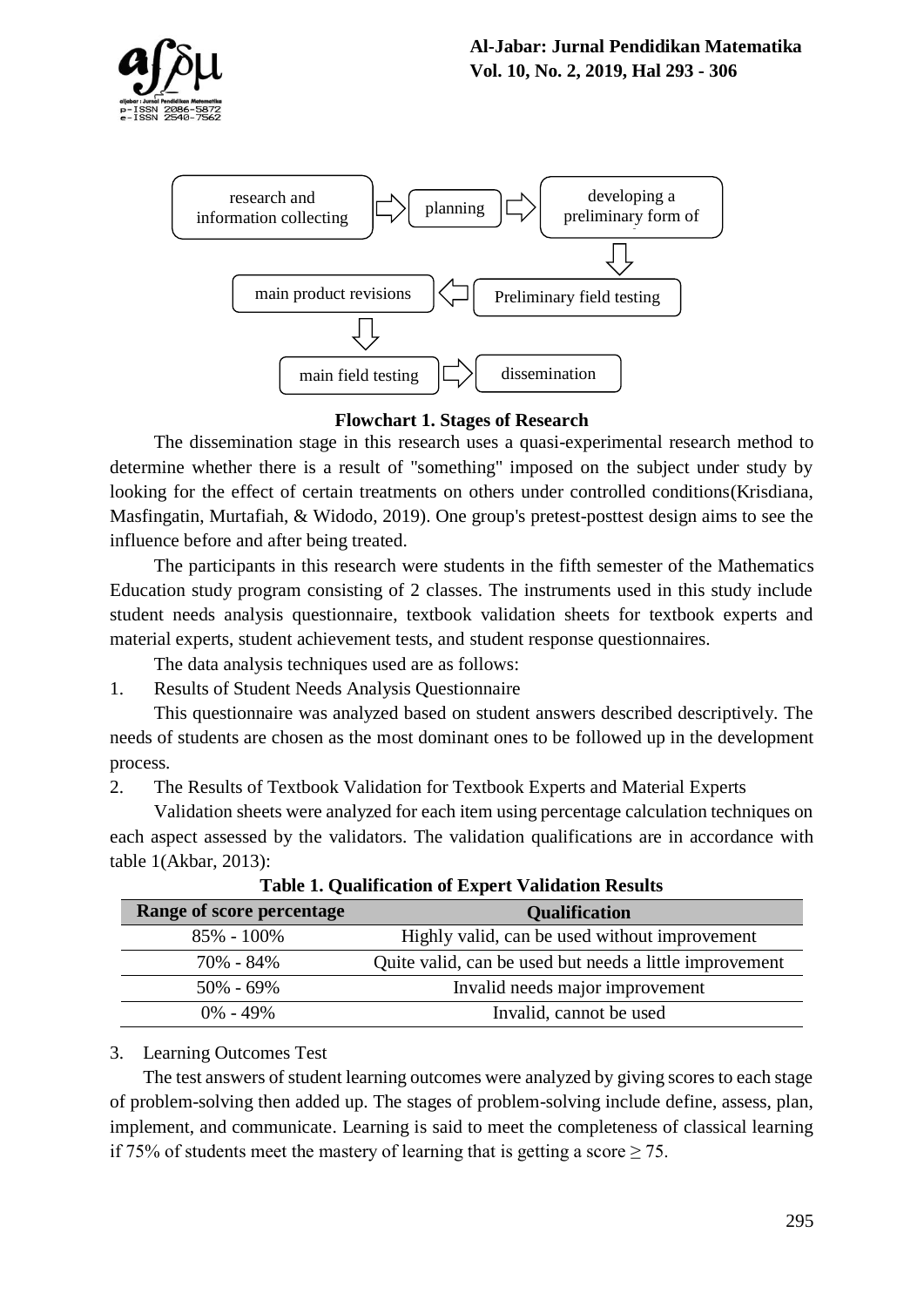

## 4. Student Response Questionnaire

Student response questionnaire sheets are sourced from (Hobri, 2010). The results obtained by each student are accumulated so that a total score is obtained. Next, the percentage of student responses is calculated. Qualifications of student response questionnaire results are according to table 2 (Arikunto, 2015).

| <b>Range of score percentage</b> | <b>Qualification</b> |
|----------------------------------|----------------------|
| $81\% - 100\%$                   | Very high            |
| $61\% - 80\%$                    | High                 |
| $41\% - 60\%$                    | Medium               |
| $21\% - 40\%$                    | Low                  |
| $< 21\%$                         | Very low             |

**Table 2. Qualification Results Percentage Score Questionnaire Student Response**

#### 5. Student Pretest Posttest

The main data used are the results of the student pretest and posttest. Data analysis techniques used a one-sample t-test (test value = 60) and N-gain. To calculate N-Gain, use a formulaNGain =  $\frac{S_{\text{post}}-S_{\text{pre}}}{S}$  $\frac{S_{\text{post}}}{S_{\text{maks}}-S_{\text{pre}}}$  (S<sub>pre</sub>= pretest score, S<sub>post</sub>= posttest scoreand S<sub>maks</sub>=ideal maximum score. Data analysis techniques were performed with the help of SPSS software. The N-Gain score criteria are high if N-Gain > 70, average if  $30 \leq N$ -Gain  $\leq 70$ , and low if N-Gain < 30 (Situmorang, Mahibbuddin, & Khairil, 2015).

# **THE RESULTS OF THE RESEARCH AND THE DISCUSSION**

The information-gathering stage is carried out with a needs analysis using front-end analysis principles. Activities at this stage are carried out to establish and define development requirements (Mulyatiningsih, 2013). This stage begins by conducting interviews with colleagues, analyzing the Lesson Plan, analyzing the Algebra Structure reference book, and reviewing the literature on the Algebra Structure textbook.

a. Interview with colleagues

This stage aims to find out what problems/obstacles/phenomena are encountered in the field in connection with lectures on Algebra Structure. From the interviews, information was obtained that most of the students did not understand the prerequisite material from the Algebra Structure course, so students had difficulty understanding the concepts of the course because this course was abstract.

b. Analysis of Lesson Plan

Based on the analysis of the Lesson Plan of the Algebra Structure courses in the Mathematics Education Study Program, the material taught is too dense but lacks depth and the expected learning outcomes are not yet clear. Learning activities that occur centered on the teacher. Besides, the reference books used so far have been deemed unattractive. The learning process that is designed should involve students actively and independently.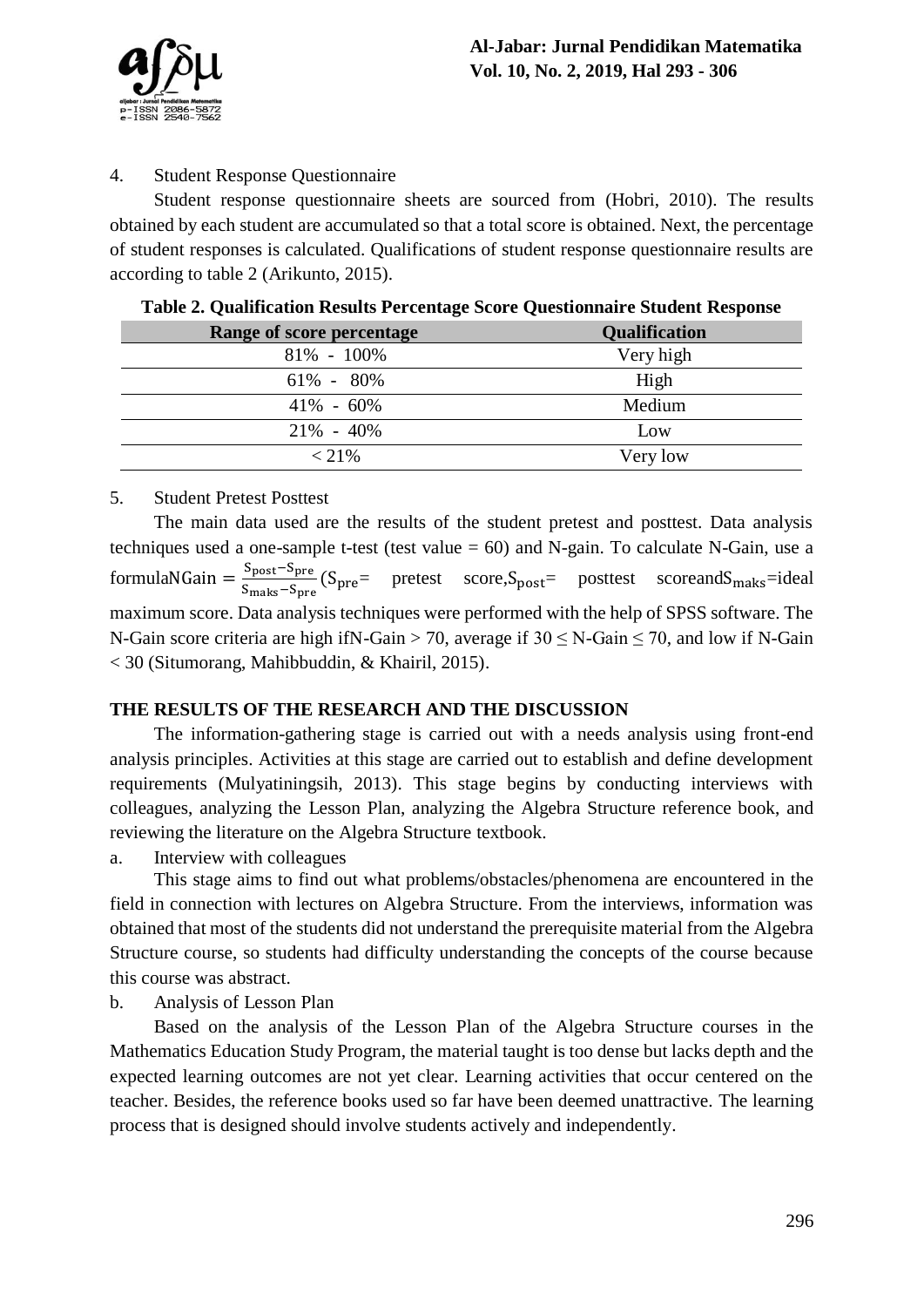

## c. Analysis of existing reference books

At this stage, information is obtained that the presentation of the material and the presentation of the problems in the existing reference books are still not by the needs of students, examples of problems and examples of problem-solving are less structured, and in the exercise, there are no coherent stages of resolution.

## d. Analysis of Student Needs

The analysis was conducted by giving a questionnaire to students. Based on the results of a questionnaire consisting of 8 questions with descriptive answers it was concluded that students need Algebra Structure textbooks that contain examples of problems and examples of solutions to problems arranged in a structured way. Also, students need practice exercises that are equipped with problem-solving guidelines according to the stages of the problem-solving model.

## **1. Planning**

At the planning stage consists of planning the appearance and content. The format used in the textbook is adjusted to the principles, characteristics, and learning steps that refer to the results of the first stage. The format of the textbook content is created by presenting learning achievements, planned final competencies, and indicators of achievement before learning. The material is given by presenting the related definitions and theorems and then adding examples of questions to give students an idea of the application of the definitions and theorems that are conveyed. At the end of the chapter, there are exercises that students can do according to the problem-solving step to hone their ability to solve problems.

At this stage produces an initial draft (draft I) of the book Algebra based on Problem Solving. Textbooks made in the form of covers, learning materials, sample questions, and questions. The textbook made consisted of manuscript material to facilitate validation at the beginning.



# **Figure 1. Preliminary Product of Textbook**

After the prototype textbook is completed, the validity test is carried out by experts. Validity Test to get an assessment and advice on the appearance and content of the draft textbook that was developed. The validity test was conducted by two experts consisting of textbook experts and material experts. This validation process aims to obtain an assessment of the textbook developed, in the form of input and suggestions for the improvement and refinement of the textbook seen from various aspects related to the quality of the textbook.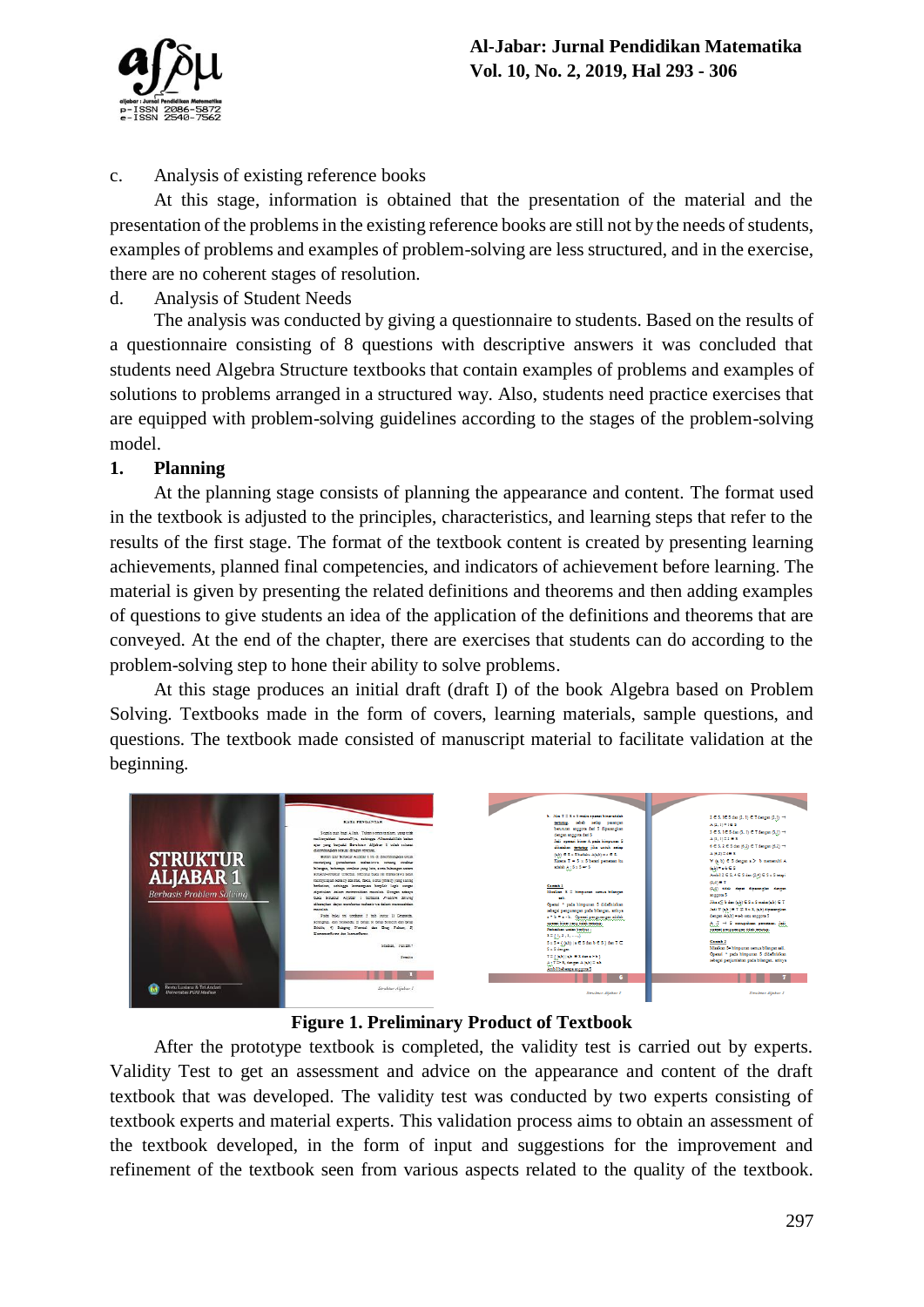

Where the quality of textbook affect student knowledge(Sievert et al., 2019). This stage begins with the use of a textbook by experts, then provides an assessment of the textbook as outlined in the textbook validation sheet. The results of expert validation are as follows:

a. Results of Data Analysis of Textbook Validation Sheets

The results of the data analysis of the textbook validation sheets obtained scores 78,36 % so that it is included in the valid criteria, but some suggestions need revision to obtain valid results without revision.

b. Result of Data Analysis of Material Validation Sheet

The results of the data analysis of the material validation sheet obtained scores 78.39%, so it is included in the valid criteria, but there are some suggestions so that the revision to obtain valid results without revision.

A preliminary trial was conducted to find out whether the textbook developed could be understood by students. The preliminary trial involved 6 students of class V B, these students were not from the main field testing class. The six students have different cognitive abilities.

a. Analysis of Learning Outcomes Tests

The results of student tests in solving problem-based questions and the results of data analysis of student learning outcomes in preliminary trials are as follows:

|                | <b>Stages</b> |     |  |  |  |              |
|----------------|---------------|-----|--|--|--|--------------|
| <b>Subject</b> |               |     |  |  |  | <b>Score</b> |
| .JJ            |               | 18  |  |  |  |              |
| S.2            |               |     |  |  |  |              |
| S.3            |               |     |  |  |  | o.           |
| 5.4            |               | l 8 |  |  |  |              |
| S.5            |               | ⊥ծ  |  |  |  |              |
|                |               |     |  |  |  |              |

**Table3. Results of Test-Based Problem Solving Stages(PFT)**

Based on the analysis of problem-based test results it appears that the ability of students to solve problems varies, this is in line with(Putranti, Charitas, & Prahmana, 2018).

| 5 students |
|------------|
| 1 student  |
| 83,33%     |
|            |

**Table4. Results of Analysis Learning Outcomes (PFT)**

The percentage of mastery learning is 83.33%, it can be concluded that learning using Problem Solving based Algebra structure textbook has met classical completeness so that textbook can be used in main field testing.

b. Analysis of Students Response Questionnaire

The following are the scores and results of the analysis of student response questionnaire by the preliminary field testing:

| l'adies. Resuit di Analysis Students Response Questionnaire (PFT |        |
|------------------------------------------------------------------|--------|
| <b>Obtained Total Score</b>                                      | 119    |
| <b>Maximum Total Score</b>                                       | 144    |
| Percentage                                                       | 82,63% |

| Table5. Result of Analysis Students Response Questionnaire (PFT)        |  |
|-------------------------------------------------------------------------|--|
| $\Omega_{\text{total}}$ $\Gamma_{\text{total}}$ $\Omega_{\text{total}}$ |  |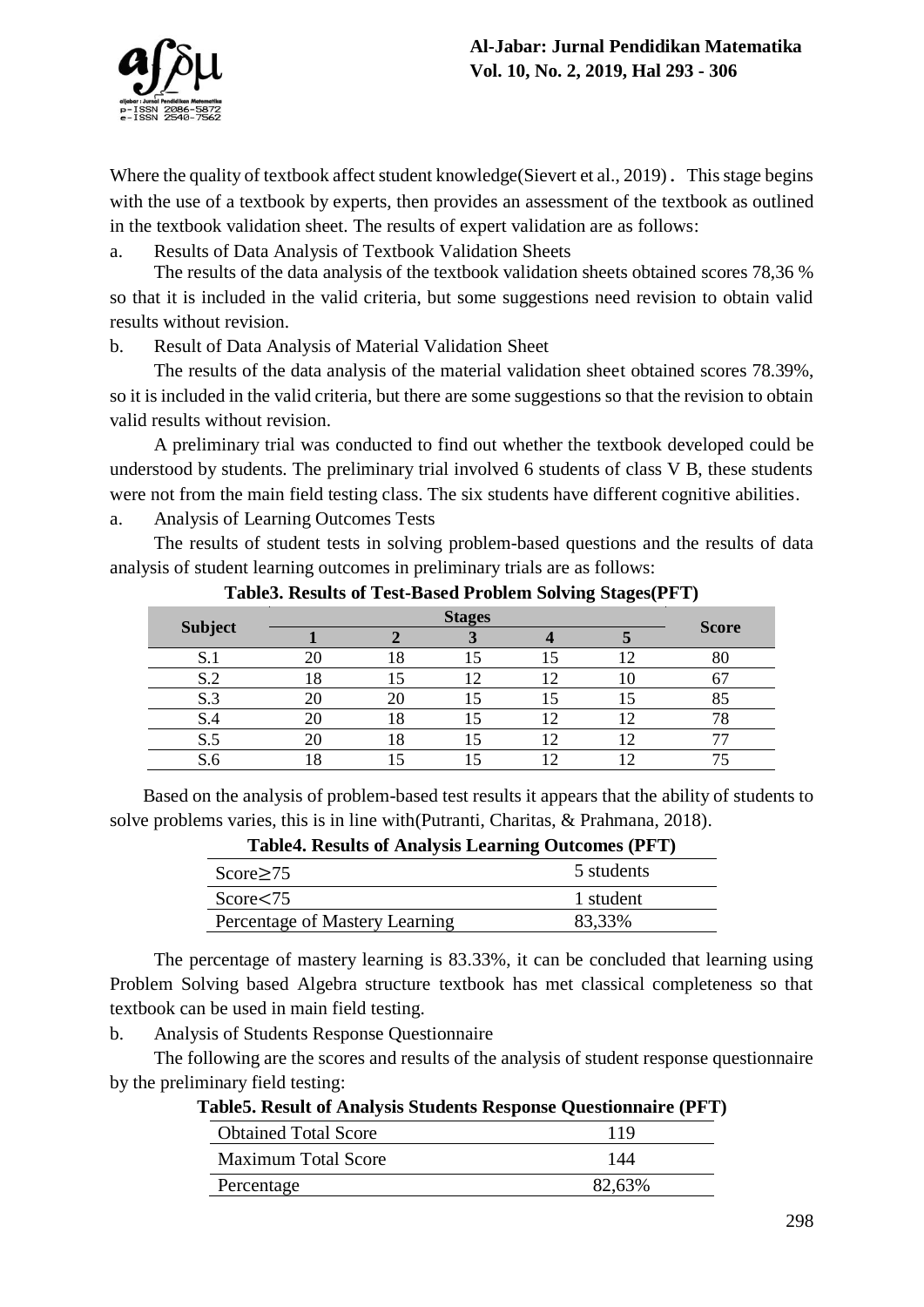

Based on the table, the percentage obtained is 82.63%, it can be concluded that the response to the use of textbook Algebraic Structure-based problem-solving in the preliminary field testing is included in the very high criteria.

Based on the results of the validity test of the textbook expert and the material expert, it was found that the Problem Solving based Algebra structure textbook had met the valid criteria, but there were still some shortcomings that needed to be fixed. The deficiencies in the draft I which were later corrected according to the suggestions of the validators are as follows:

a. Revision Based on Textbook Expert Advice

The revised textbook was then submitted to the expert for re-evaluation. The results of the data analysis of the revised validation textbook were 86.71% so that the textbook developed were included in the highly valid criteria. Table 3 presents a summary of the results of the validation of the textbook along with expert advice.

| <b>Before</b><br>$(78,36\%)$                            | <b>Suggestions</b>                                                  | <b>After</b><br>$(86,71\%)$                               |
|---------------------------------------------------------|---------------------------------------------------------------------|-----------------------------------------------------------|
| Some sentences have multiple<br>meanings                | Sentences that have multiple<br>meanings should be corrected        | The textbook is ready<br>for use in main field<br>testing |
| There is no table of contents<br>and bibliography       | It should be completed with a<br>table of contents and bibliography | The textbook is ready<br>for use in main field<br>testing |
| The cover does not contain<br>images related to content | The cover should contain images<br>that relate to the contents      | The textbook is ready<br>for use in main field<br>testing |

### **Table6. Summary of Data Analysis Results of Textbook Validation Sheets**

b. Revision Based on Material Expert Advice

The revised textbook is then submitted to the expert for re-evaluation. The results of the data analysis of the revised material validation sheet were 86.76% so that the material in the textbook developed was included in the highly valid criteria. Table 7 summarizes the results of the material validation.

**Table7. Summary of Data Analysis Results of Material Validation Sheets**

| $\overline{ }$                                                                  | .,                                                                                           |                                                                                                                                                                                                                                                                                                                                                                                                                                                                                                                                                                                                                                                                                                                                                                                                                                                                                                                                                                                                                                                                                                                                                                                                                                                                                                                                                                                                                                                                                                |
|---------------------------------------------------------------------------------|----------------------------------------------------------------------------------------------|------------------------------------------------------------------------------------------------------------------------------------------------------------------------------------------------------------------------------------------------------------------------------------------------------------------------------------------------------------------------------------------------------------------------------------------------------------------------------------------------------------------------------------------------------------------------------------------------------------------------------------------------------------------------------------------------------------------------------------------------------------------------------------------------------------------------------------------------------------------------------------------------------------------------------------------------------------------------------------------------------------------------------------------------------------------------------------------------------------------------------------------------------------------------------------------------------------------------------------------------------------------------------------------------------------------------------------------------------------------------------------------------------------------------------------------------------------------------------------------------|
| <b>Before</b><br>$(78,39\%)$                                                    | <b>Suggestions</b>                                                                           | <b>After</b><br>$(86,76\%)$                                                                                                                                                                                                                                                                                                                                                                                                                                                                                                                                                                                                                                                                                                                                                                                                                                                                                                                                                                                                                                                                                                                                                                                                                                                                                                                                                                                                                                                                    |
| Indicators of achievement are<br>written at the beginning of the<br><b>book</b> | Indicators of achievement<br>should be written down in<br>each chapter to make it<br>clearer | Each chapter is equipped<br>with learning indicators<br><b>NORSK 4</b><br>Days meanwhen behavior when refer some<br>KOSEY TEORETA LAGRANDE BAY SIBORIE<br>your day online day subsequence.<br><b>NO EM AD</b><br>Dear meanwher buburger enterprise man-<br>siones del gog des voleritei subgrupore<br><b>Capaire Penteiniaren</b><br>Dan newsles electric velocity that<br>Data: manufacti, McD. Adam serges anchor shirtan<br>inspine notes can subpour fet pay<br>date instantingent dates manufacture<br>Days margizenting spiral subprup des<br>coals) colones ajons cars manys haping ingo<br>banda more manuale datas mercanakan<br>note the meaning adverse consists tide<br>Date meaning classroom are runt<br>subgroup mesquines subgroup somed dat grup<br><b>Newprove this cars Systematics</b><br>Thompson houses house his, house haras, day<br>Days meanwhen means yarg between<br>elleville kove der dage menspyrasserve daten<br>decay adverse same<br>me<br>Shindayi kenya jukana nemai yan diner<br>Days maintains benefits a deter fail sure<br>der dans merggundienste dalen pertekanism<br><b>AND MOVE</b><br>Indians Kaumpins<br>Dave warenodes hour bot are boundaries out<br>russ migray dates pay search<br>Days measures severa two believes<br>despe isseripe can subpose does pay<br>-<br>Darw mannering baccalous imminist cars<br>kalkais dari nuau sukgenyi dalam grup tahantu.<br><b>THERE</b><br><b>THE REAL</b><br><b>Emine Apher I</b><br>Emilder Alphor I. |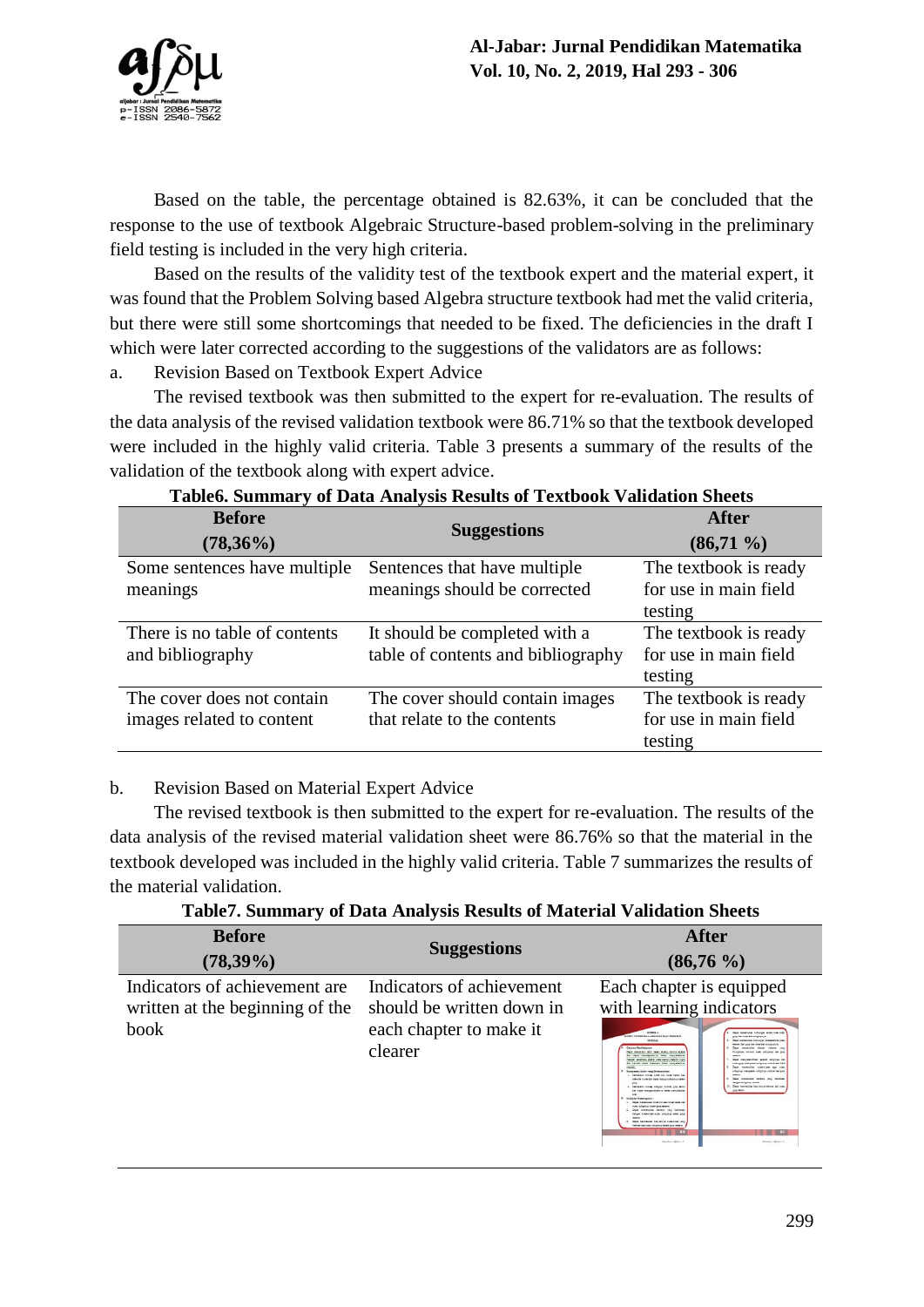

| <b>Before</b>                                                         | <b>Suggestions</b>                                                                               | <b>After</b>                                                                                                                                                                                                                                                                                                                                                                                                                                                                                                                                                                                                                                                                                                                                                                                                                                                                                                                                                                                                                                                                                                                                                                                                                                                                                                                                                                                                                                                                                                                                                                                                                                                                                                                                                                                                                                                                                                                                                                                                                                                                                                                                                                                                                                                                                                                                                                                                                                                                                                                                                                               |  |  |  |
|-----------------------------------------------------------------------|--------------------------------------------------------------------------------------------------|--------------------------------------------------------------------------------------------------------------------------------------------------------------------------------------------------------------------------------------------------------------------------------------------------------------------------------------------------------------------------------------------------------------------------------------------------------------------------------------------------------------------------------------------------------------------------------------------------------------------------------------------------------------------------------------------------------------------------------------------------------------------------------------------------------------------------------------------------------------------------------------------------------------------------------------------------------------------------------------------------------------------------------------------------------------------------------------------------------------------------------------------------------------------------------------------------------------------------------------------------------------------------------------------------------------------------------------------------------------------------------------------------------------------------------------------------------------------------------------------------------------------------------------------------------------------------------------------------------------------------------------------------------------------------------------------------------------------------------------------------------------------------------------------------------------------------------------------------------------------------------------------------------------------------------------------------------------------------------------------------------------------------------------------------------------------------------------------------------------------------------------------------------------------------------------------------------------------------------------------------------------------------------------------------------------------------------------------------------------------------------------------------------------------------------------------------------------------------------------------------------------------------------------------------------------------------------------------|--|--|--|
| $(78,39\%)$                                                           |                                                                                                  | $(86,76\%)$                                                                                                                                                                                                                                                                                                                                                                                                                                                                                                                                                                                                                                                                                                                                                                                                                                                                                                                                                                                                                                                                                                                                                                                                                                                                                                                                                                                                                                                                                                                                                                                                                                                                                                                                                                                                                                                                                                                                                                                                                                                                                                                                                                                                                                                                                                                                                                                                                                                                                                                                                                                |  |  |  |
| The completion step in the<br>example problem is not<br>structured    | Make the problem-solving<br>steps more structured                                                | b. Six T = 5 x 5 main reveal binerability<br>2 6 5, 16 5 day (2, 1) 6 7 days (2,1) +<br>many site ste people<br>herein expected for people<br>$A(2, 1) = 16.5$<br>$163, 16346, 0, 0, 6746$ go $(3)$<br>design engine dat 1<br>Advised 6<br>fall symmetries & pain himpsons &<br>distribute <u>memory</u> plus seeds suring<br>4452456652 476epx 52 m<br>(a) 65 x (false ASS) = c 65.<br>A HOLLANDS<br>Easter T = 5 x 5 benti penetati itu<br>V(k)) CS (equi x) 3 memorii A<br>MAN A (\$154-\$<br><b>MINNES</b><br>AMAZZ K S 4 K S 4m (2,5) K S + S ways<br>$(3,4)$ 6.7<br>$\frac{\text{Conek1}}{\text{Multum 5}} = \text{Mappa mass Higgs}$<br>(2,0 sids date dynastie dege<br>suggest<br>$\label{eq:11} \text{Ness}\, \underline{\mathcal{C}}\, \underline{\mathcal{C}}\, \underline{\mathcal{C}}\, \text{diam}\, \big(\underline{\mathcal{C}}\big)\, \underline{\mathcal{C}}\, \underline{\mathcal{C}}\, \text{diam}\, \underline{\mathcal{C}}\, \text{diam}\, \big(\underline{\mathcal{C}}\big)\, \underline{\mathcal{C}}\, \underline{\mathcal{T}}$<br>Open: 1 pain himpuner & didebation<br>NET (A) IST P 1 + 5, (A) dipendien<br>singsi pergumpai pada hitargan, selepa<br>4.1 b. K.a. b. - Operal pergumpai adalah<br>$\begin{array}{l} \mbox{length}(\Delta[\Delta]) = \mbox{det} \mbox{ sum} \mbox{argmax} \\ \mbox{A} \cdot \mbox{B} \; = \; 0 \quad \mbox{mod} \mbox{ sum} \mbox{ span} \mbox{ max} \quad \mbox{[a,b]} \end{array}$<br>$\begin{array}{l} \displaystyle \frac{1}{2} \cosh \left( \frac{1}{2} \log \left( \frac{1}{2} \log \left( \frac{1}{2} \log \left( \frac{1}{2} \log \left( \frac{1}{2} \log \left( \frac{1}{2} \log \left( \frac{1}{2} \log \left( \frac{1}{2} \log \left( \frac{1}{2} \log \left( \frac{1}{2} \log \left( \frac{1}{2} \log \left( \frac{1}{2} \log \left( \frac{1}{2} \log \left( \frac{1}{2} \log \left( \frac{1}{2} \log \left( \frac{1}{2} \log \left( \frac{1}{$<br><b>Williams of the work</b><br>Camb 2<br>Modus 19 kingaan ama bilaga ali.<br>Systematic ESAHNESSAHTC<br><b>Syllenger</b><br>.<br>Operal * pada himpunan 5 didebutkan<br>$\begin{array}{l} \displaystyle \mathbf{T} \otimes \{ \langle \mathbf{x}, \mathbf{b} \rangle \   \ \mathbf{x}, \mathbf{b} \in \mathbb{R} \ \text{for} \ \mathbf{x} \in \mathbb{R} \ \} \\ \displaystyle \mathbf{A} \cdot \overline{\mathbf{T}} \otimes \mathbf{A} \ \text{for all} \ \mathbf{A} \in \mathbb{R} \ \text{for all} \ \mathbf{b} \end{array}$<br>abazai periumlakan pada bilangan, antony<br>Andel belangs suggess \$<br><b>Couldn't Allahor I</b><br><b>Continued States</b> |  |  |  |
| Does not yet contain<br>contextual issues                             | Contextual issues should be<br>added                                                             | ARC Ave 8<br>regular a<br>dahan bingkanya dalam Kang, sakinggungkiga<br>ABC bahnya dangan diniya sandat. Dalam bah<br>11 Nationalistic to about 1<br>A advisi whele write As<br>at dans diturber bette als 4 montional<br>5 minis tehning sunits by<br>aloga ngilip umali AS is ala<br>Cadvic whele make O<br><b>Required S.K. (2, S., S., C.) Among supply</b><br>con moderni navyda po će<br>Lighty: Gove shown data pointed agreement<br><b>Continued general weeks days disclose</b><br>Seiger personal deiger 3 simbol Pada thil<br>ada a. S. dei C hetussaas Abel on<br>1933966948<br>$1 + 1 + 1 + 1 + 1$<br>$x = \frac{123}{231}$<br>Satire weat to which weat sale hiders<br>deger puse 0 de est papuaes<br>beterene deger est papuaes javor<br>Seekin Alprove Ampar A <sup>t</sup> prints marged<br>in pack<br>was dege sala 107<br>$1 - 1, 1 - 1, 1 - 1$<br>Remainingan autor 120<br>$\blacksquare$<br><b>Dealer Abdul A</b><br><b>Zewker Allster</b>                                                                                                                                                                                                                                                                                                                                                                                                                                                                                                                                                                                                                                                                                                                                                                                                                                                                                                                                                                                                                                                                                                                                                                                                                                                                                                                                                                                                                                                                                                                                                                                                                            |  |  |  |
| In the exercise section, there<br>is no room for writing<br>solutions | It should be given space to<br>write solutions according to<br>the stages of problem-<br>solving | 70000 producting bearings members to cheq 00<br>palaborafa b. c. C.<br>1. 0 * (11214) whole come pricelain<br>blarge mobile if transmiss sum pap. Subprus<br>(at 0 show)<br>1. 0 = (lake) abbit you shoul degre speed<br>$k = \frac{15.5.0}{15.5.0}$<br>(1,1,2)<br>6.7338<br>2. O = 112.5ml tehnike comes ambalas biharan<br>sodale il mesquian suns grap. Salignap dari G<br>side :<br>1.14<br>$\frac{(1,0)}{(1,2,1)}$<br><b>Instantiale</b>                                                                                                                                                                                                                                                                                                                                                                                                                                                                                                                                                                                                                                                                                                                                                                                                                                                                                                                                                                                                                                                                                                                                                                                                                                                                                                                                                                                                                                                                                                                                                                                                                                                                                                                                                                                                                                                                                                                                                                                                                                                                                                                                              |  |  |  |

This process is carried out to obtain an evaluation of the impact of the use of the main product by students. At this stage, students conduct learning using textbooks and are given a test of learning outcomes and a questionnaire response at the end of learning. This is done to see the completeness of student learning after using the Problem Solving-based Algebra Structure teaching book. Tests and questionnaire responses were given to 29 students who took part in the main trial. The trial was conducted during 2 (two) meetings. The results of the analysis of the results of the test results of learning and response questionnaires are as follows: a. Analysis of Learning Outcomes Tests

The results of student tests in solving problems based on problems and the results of data analysis of student learning outcomes in the main field test are as follows:

|                |    |               |               |    | o<br>$\sim$ $\sim$ $\sim$ |              |
|----------------|----|---------------|---------------|----|---------------------------|--------------|
|                |    |               | <b>Stages</b> |    |                           | <b>Score</b> |
| <b>Subject</b> |    | $\mathcal{D}$ | 3             |    |                           |              |
| S.1            | 20 | 20            | 15            | 18 | 12                        | 85           |
| S.2            | 18 | 15            | 15            | 15 | 12                        | 75           |
| S.3            | 20 | 18            | 18            | 18 | 12                        | 86           |
| S.4            | 20 | 20            | 15            | 15 | 15                        | 85           |
| S.5            | 20 | 18            | 18            | 15 | 12                        | 83           |
| S.6            | 20 | 18            | 15            | 18 | 12                        | 83           |
| S.7            | 18 | 15            | 15            | 15 | 12                        | 75           |
| S.8            | 20 | 18            | 18            | 15 | 12                        | 83           |
| S.9            | 20 | 18            | 15            | 15 | 15                        | 83           |
| S.10           | 20 | 18            | 15            | 15 | 12                        | 80           |

**Table 8. Results of Test-Based Problem Solving Stages (MFT)**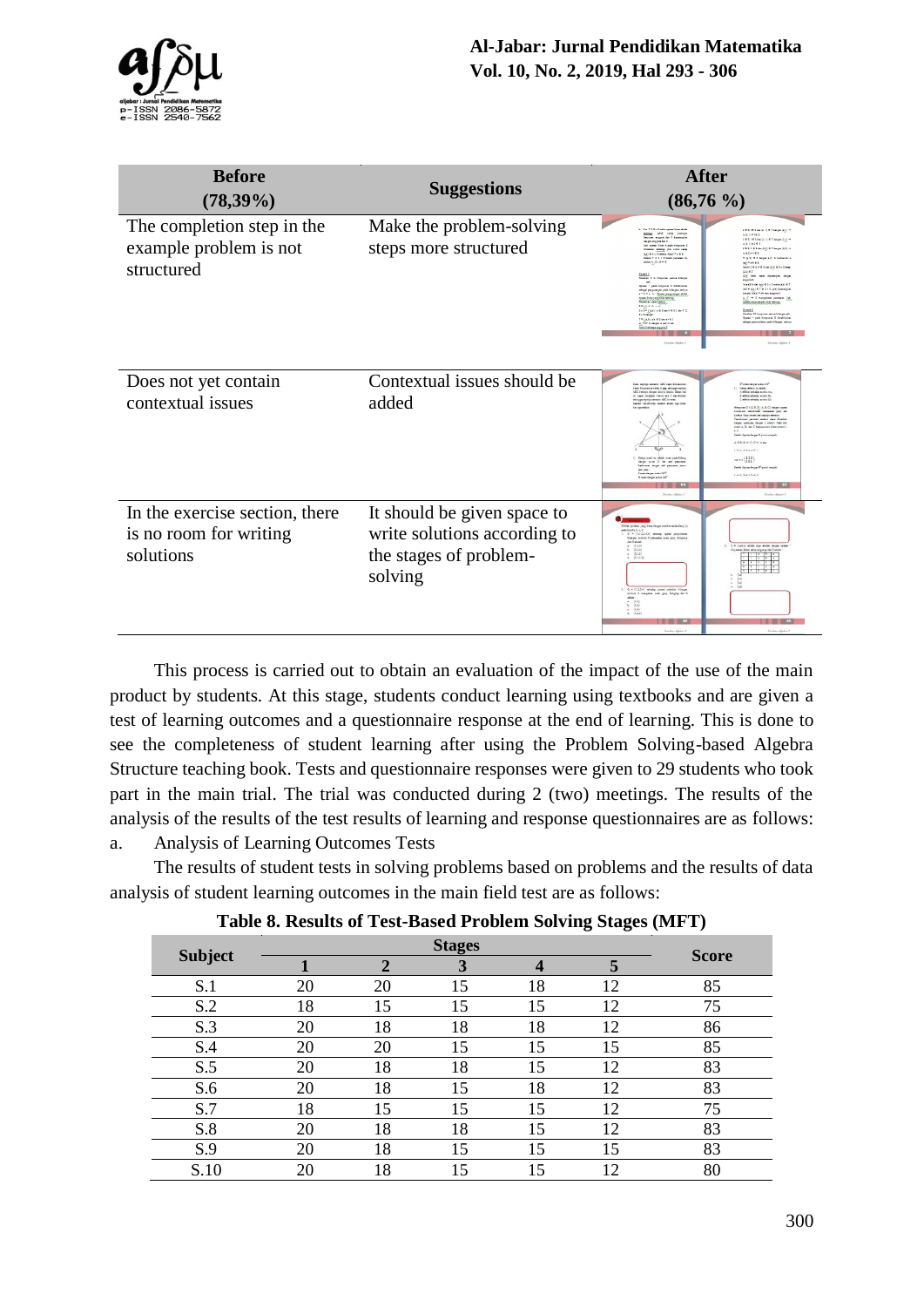

|                |              |                | <b>Stages</b> |                         |    | <b>Score</b> |
|----------------|--------------|----------------|---------------|-------------------------|----|--------------|
| <b>Subject</b> | $\mathbf{1}$ | $\overline{2}$ | 3             | $\overline{\mathbf{4}}$ | 5  |              |
| S.11           | 15           | 15             | 15            | 12                      | 12 | 69           |
| S.12           | 20           | 20             | 18            | 15                      | 15 | 88           |
| S.13           | 20           | 18             | 15            | 15                      | 15 | 83           |
| S.14           | 20           | 18             | 15            | 18                      | 12 | 83           |
| S.15           | 18           | 15             | 12            | 15                      | 15 | 75           |
| S.16           | 20           | 18             | 15            | 18                      | 12 | 83           |
| S.17           | 20           | 18             | 12            | 15                      | 12 | 77           |
| S.18           | 20           | 18             | 15            | 15                      | 15 | 83           |
| S.19           | 18           | 15             | 12            | 15                      | 12 | 72           |
| S.20           | 15           | 12             | 15            | 15                      | 12 | 69           |
| S.21           | 20           | 18             | 18            | 15                      | 12 | 83           |
| S.22           | 20           | 18             | 15            | 18                      | 12 | 83           |
| S.23           | 20           | 20             | 15            | 15                      | 12 | 82           |
| S.24           | 20           | 18             | 15            | 15                      | 15 | 83           |
| S.25           | 15           | 15             | 15            | 15                      | 12 | 72           |
| S.26           | 20           | 18             | 15            | 15                      | 12 | 80           |
| S.27           | 18           | 15             | 15            | 15                      | 12 | 75           |
| S.28           | 20           | 18             | 15            | 15                      | 15 | 83           |
| S.29           | 15           | 12             | 15            | 15                      | 12 | 69           |

Diversity of students' ability to solve problems is caused by factors such as students' ability to solve problems, mathematical representation abilities, cognitive abilities, creative thinking abilities, etc. This is in line with the results of research(Musdi & Nari, 2019), (Syukron Maftuh, 2018), (Syukron Maftuh, 2018), (Akbarita, Eksakta, Nahdlatul, & Blitar, 2018).

| Table 9. Results of Analysis Learning Outcomes (MFT) |        |  |  |  |
|------------------------------------------------------|--------|--|--|--|
| Score $\geq$ 75                                      | 24     |  |  |  |
| Score $< 75$                                         |        |  |  |  |
| Percentage of Mastery Learning                       | 82.75% |  |  |  |

**Table 9. Results of Analysis Learning Outcomes (MFT)**

Based on the results of the main field test in class V A, 24 students have completed and 5 students who have not yet completed. It can be concluded that students who meet the mastery learning by 82.75% so that it has met the classical learning completeness criteria. The following are the scores and results of the analysis of student response questionnaire by the main field testing:

**Table 10. Result of Analysis Students Response Questionnaire MFT**

| <b>Obtained Total Score</b> | 580    |
|-----------------------------|--------|
| <b>Maximum Total Score</b>  | 696    |
| Percentage                  | 83,33% |

Based on the results of filling out a questionnaire by 29 students in the main trial results obtained 83.33%, it can be concluded that the response to the use of textbook on Problem Solving-based Algebraic Structures in the main field testing is included in the very high criteria.

This stage is carried out by applying a problem solving based algebraic textbook that meets the appropriate criteria on 62 subjects from several classes. Before the application of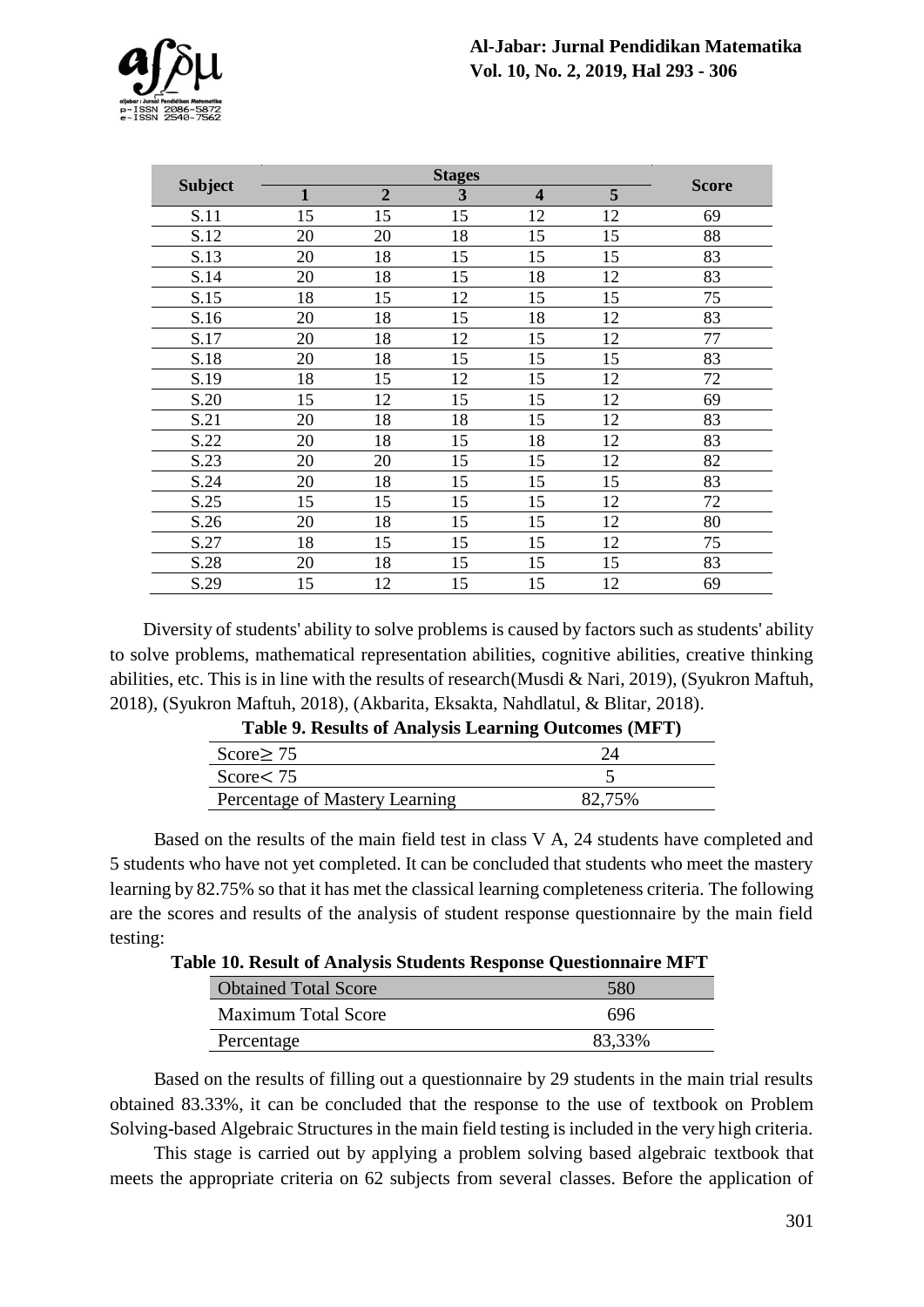

learning, students are given a pretest to see student achievement before treatment, then proceed with giving treatment that is applying problem solving-based algebra textbook, then students are given a posttest to see student achievement after treatment. Before the pretest and posttest data were analyzed, a data normality test was done using the Kolmogorov-Smirnov One-Sample Test. The normality test results and the description of the pretest and posttest results in the application of the textbook are presented in Tables 11 and 12.

|                                           |                       | Pretest | Posttest |
|-------------------------------------------|-----------------------|---------|----------|
| N                                         |                       | 62      | 62       |
| Normal Parametersa                        | Mean                  | 53.06   | 67.39    |
|                                           | <b>Std. Deviation</b> | 10.049  | 12.313   |
| <b>Most Extreme</b>                       | Absolute              | .078    | .123     |
| <b>Differences</b>                        | Positive              | .068    | .123     |
|                                           | Negative              | $-.078$ | $-.091$  |
| Kolmogorov-Smirnov Z                      |                       | .611    | .969     |
| Asymp. Sig. (2-tailed)                    |                       | .850    | .304     |
| <b>Conclusion: Distribution is Normal</b> |                       |         |          |

# **Tabel 11. One-Sample Kolmogorov-Smirnov Test**

| $14001$ $140001$ $10110$ |    |             |       |                       |       |                  |                                |         |
|--------------------------|----|-------------|-------|-----------------------|-------|------------------|--------------------------------|---------|
|                          |    |             |       | Range Minimum Maximum | Mean  |                  | <b>Std. Deviation Variance</b> |         |
|                          |    | Stat. Stat. | Stat. | Stat.                 |       | Stat. Std. Error | Stat.                          | Stat.   |
| Pretest                  | 62 | 42          | 34    | 76                    |       | 53.06 1.276      | 10.049                         | 100.979 |
| Posttest 62              |    | 43          | 48    | 91                    | 67.39 | 1.564            | 12.313                         | 151.618 |
| N-Gain                   | 62 |             |       |                       | .32   | .025             | .200                           | .040    |

### **Tabel 12. Descriptive Statistics**

The normality test in table 11 shows that the data are normally distributed, because of the sig. (2-tailed)> 0.05. The results of the analysis of learning achievement data for 62 students showed the difference between learning achievement before (53.06) and after (67.39) using algebra textbook-based problem-solving. While the results of the N-Gain analysis showed that the average N-Gain statistic was 0.32. The results of the analysis of one sample t-test are presented in table 13. **Tabel 13. One-Sample Test**

| Tabel 15. One-Sample Test |                   |     |                         |                          |                         |         |  |
|---------------------------|-------------------|-----|-------------------------|--------------------------|-------------------------|---------|--|
|                           | Test Value = $60$ |     |                         |                          |                         |         |  |
|                           |                   |     | Mean<br>$\mathrm{Sig.}$ |                          | 95% Confidence Interval |         |  |
|                           |                   |     |                         | df (2-tailed) Difference | Lower                   | Upper   |  |
| Pretest                   | -5.434            | -61 | .000                    | $-6.935$                 | $-9.49$                 | $-4.38$ |  |
| <b>Posttest</b>           | 4.724             | -61 | .000                    | 7.387                    | 4.26                    | 10.51   |  |

Based on table 13, it was obtained that t pretest was -5.434 and the posttest was 4.724 with a significance coefficient of  $0.000 \le 0.05$ , respectively. This shows that the average pretest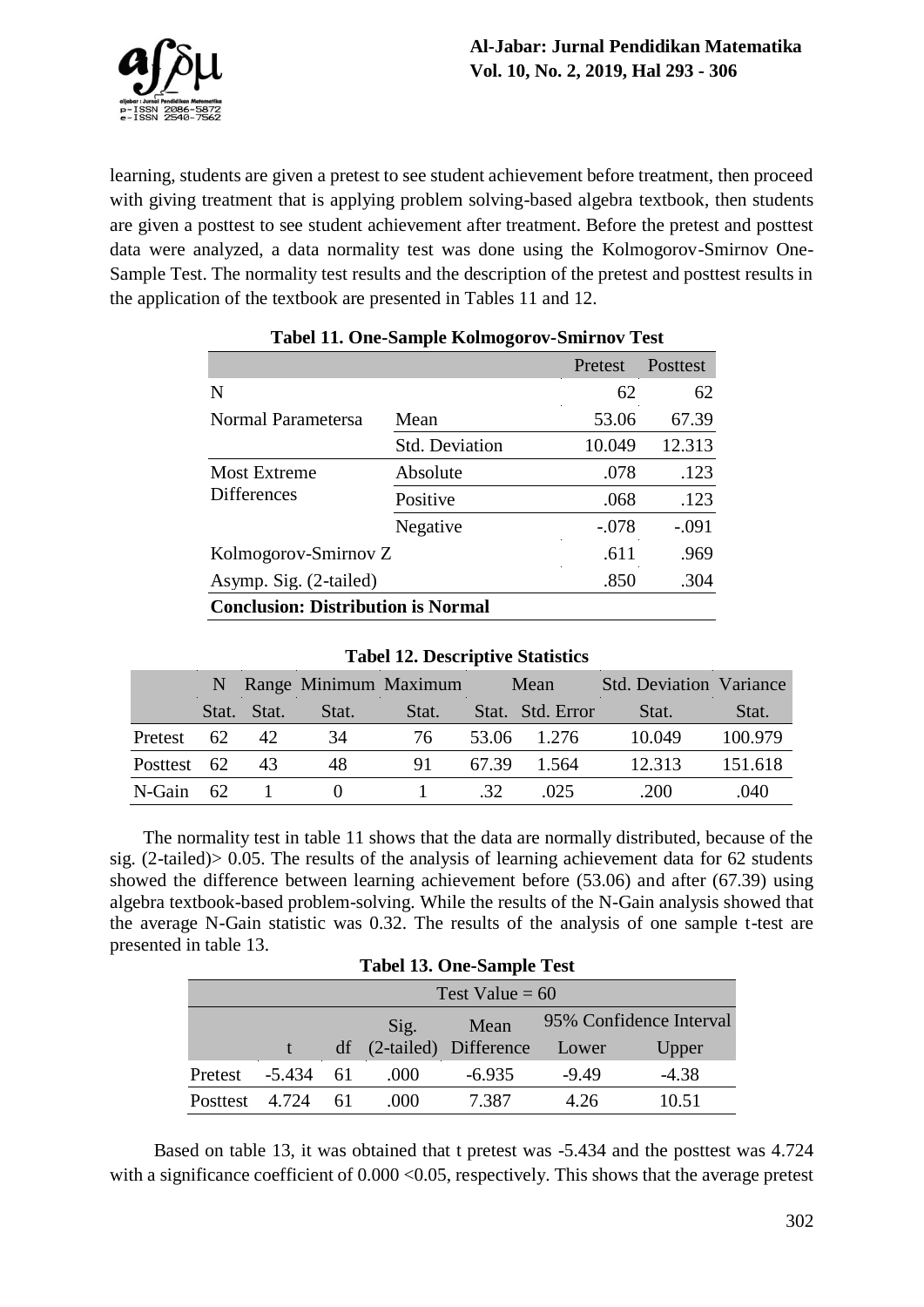

and posttest are not the same as the value test. The average pretest  $53.06 < 60$  and the average posttest 67.39> 60. It shows that learning using algebra textbook-based problem solving can improve student achievement with an N-Gain score of 0.32 included in the average category.

The research and development process is carried out and begins with several stages including (1) conducting a preliminary study, namely gathering initial information including interviews with colleagues, analyzing the lesson plan, analyzing existing Algebra Structure reference books, and analyzing student needs. From the observations obtained an illustration that students need teaching materials in the form of a textbook that fit student characteristics. (2) planning of this activity includes the selection of the textbook format (appearance and content). (3) develop a preliminary form of the product. At this stage, a draft of the textbook Algebra Structure-based Problem Solving was made. The textbook is made in the form of covers, materials, sample questions, exercises, assignments, and evaluations. After the Algebra structure textbook complete, the validity test is conducted by experts consisting of textbook experts and material experts. Validity Test is done to get an assessment and advice from experts. The results of the data analysis of the textbook validation sheets obtained scores 78,36 % so that it is included in the valid criteria and the results of the data analysis of the material validation sheet obtained scores 78.39 %, so it is included in the valid criteria, but there are some suggestions so that the revision to obtain valid results without revision. (4) preliminary field testing. Based on the analysis of problem-based test results it appears that the ability of students to solve problems varies, the percentage of mastery learning 83.33%, it can be concluded that learning using Problem Solving based Algebra structure textbook has met classical completeness, and the percentage of student responses is 82.63%, it can be concluded that the response to the use of textbook Algebraic Structure-based problem-solving in the preliminary field testing is included in the very high criteria.5)Main product revision. The revised textbook is then submitted to the expert for re-evaluation. The results of the data analysis of the revised validation textbook were 86,71% and the results of the data analysis of the revised material validation sheet were 86.76%. From the judgment of the two experts, it was obtained an average of 86,74% so that the material in the textbook developed was included in the highly valid criteria.6) Main field testing. At this stage also seen the diversity of students' abilities in solving the problem, the percentage of mastery learning 82,75%, it can be concluded that learning using Problem Solving based Algebra structure textbook has met classical completeness, and the percentage of student responses is 83,33%, it can be concluded that the response to the use of textbook Algebraic Structure-based problem-solving in the preliminary field testing is included in the very high criteria.

The results of the pretest in this study indicate that student achievement of  $53.06 < 60$ , it shows that student achievement, especially in learning algebraic structure, is not optimal. Efforts to improve the quality of learning are associated with increasing student learning achievement (Mikheeva, Schneider, Beege, & Rey, 2019)(Brezovszky et al., 2019). By organizing learning using problem solving-based algebra structure textbook, student learning achievement increases to 67.39> 60. If you see an average N-Gain of 0.32 included in the average criteria, then an increase in student learning achievement using problem-based structure textbook solving can be said to be quite effective, this is in line with several studies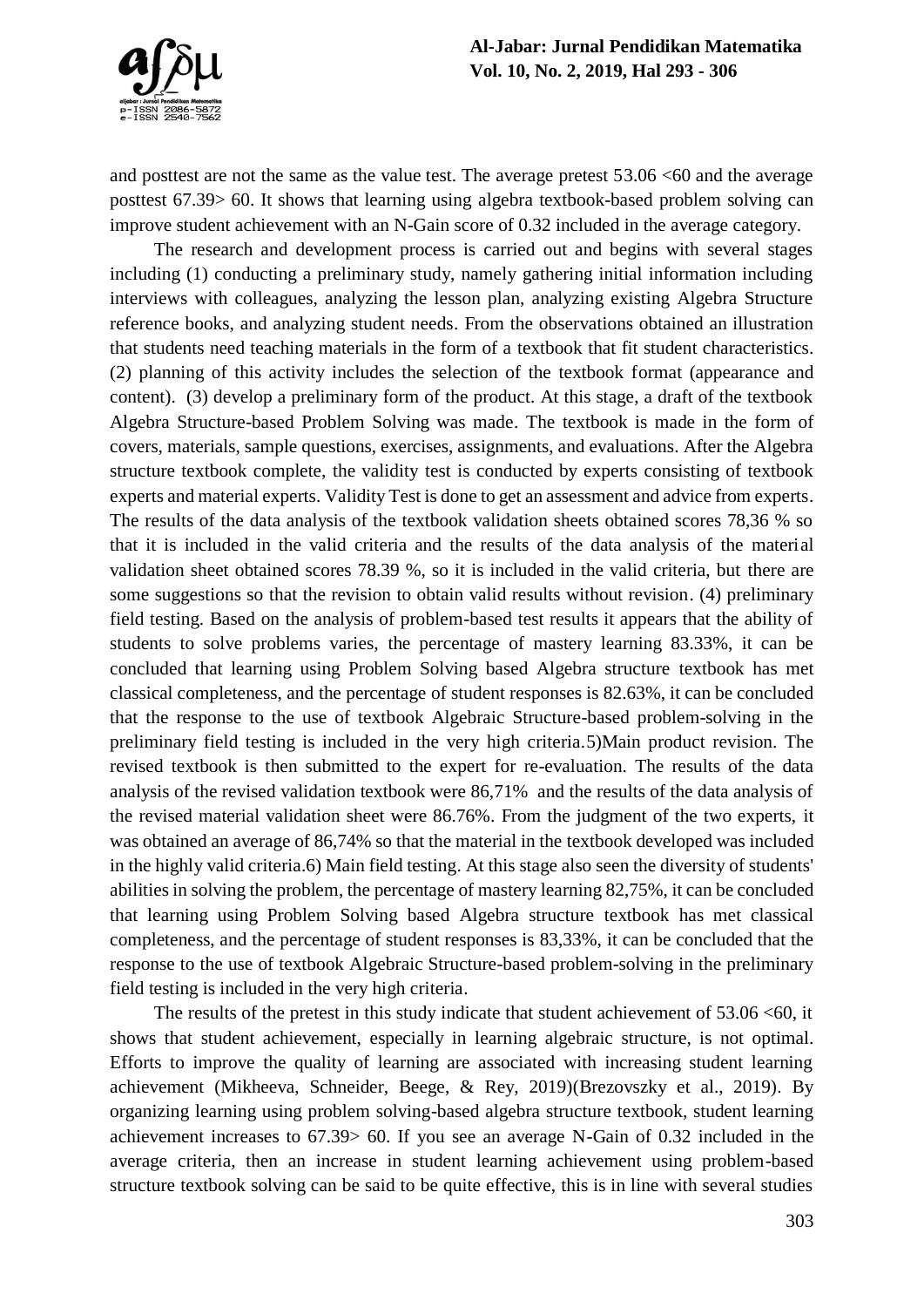

which state that the development of teaching materials can improve student learning achievement(Wewe & Juliawan, 2019)(Pratama, Sudiyanto, & Riyadi, 2019)(Kesumawati & Octaria, 2019)(Anwar, Choirudin, Ningsih, Dewi, & Maseleno, 2019).

### **CONCLUSION AND SUGGESTION**

Based on the results and discussion above, showed that the validation result of the textbook was included in the highly valid criteria (86,74 %), the test results met the criteria of classical completeness (82,75%), and the students' response to the textbook was very high (83,33%). Based on these results, it was concluded that algebra textbooks based on problemsolving can be used in learning. The results of the application of algebra textbook based on the problem-solving show an increase in student achievement (before 53.06 and after 67.39) with an N-Gain value of 0.32 included in the average category. Suggestions for similar studies should be carried out with a larger number of samples, involving more than 2 experts, and not limiting the stages of the study to get better results.

### **REFERENCES**

Akbar, S. (2013). *Instrumen Perangkat Pembelajaran*. Bandung: Remaja Rosdakarya.

- Akbarita, R., Eksakta, F. I., Nahdlatul, U., & Blitar, U. (2018). Kemampuan Berpikir Kreatif dalam Menyelesaikan Permasalahan Geometri. *JPE (Jurnal Pendidikan Edutama)*, 5(2), 63–68.
- Anwar, M. S., Choirudin, Ningsih, E. F., Dewi, T., & Maseleno, A. (2019). Developing an Interactive Mathematics Multimedia Learning Based on Ispring Presenter in Increasing Students' Interest in Learning Mathematics. *Al-JAbar*, 10(1), 135–150.
- Arikunto, S. (2015). *Dasar-dasar Evaluasi Pendidikan*. Jakarta: Bumi Aksara.
- Brezovszky, B., Mcmullen, J., Veermans, K., Hannula-, M. M., Rodríguez-aflecht, G., Pongsakdi, N., & Laakkonen, E. (2019). Effect of a Mathematics Game-Based Learning Environment on Primary School Students' Adaptive Number Knowledge. *Computers & Education*, 128, 63–74.
- Căprioară, D. (2015). Problem Solving Purpose and Means of Learning Mathematics in School. *Procedia - Social and Behavioral Sciences*, 191, 1859–1864.
- Hadar, L. L. (2017). Studies in Educational Evaluation Opportunities to learn : Mathematics textbook and students ' achievements ☆. *Studies in Educational Evaluation*, 55(October), 153–166.
- Hawes, Z., Moss, J., Caswell, B., Seo, J., & Ansari, D. (2019). Relations between Numerical , Spatial, and Executive Function Skills and Mathematics Achievement: A Latent-Variable Approach. *Cognitive Psychology*, 109(December 2018), 68–90.
- Hobri. (2010). *Metodologi Penelitian Pengembangan (Aplikasi pada Penelitian Pendidikan Matematika)*. Jember: Pena Salsabila.
- Ikhsan, M., Munzir, S., & Fitria, L. (2017). Kemampuan Berpikir Kritis dan Metakognisi Siswa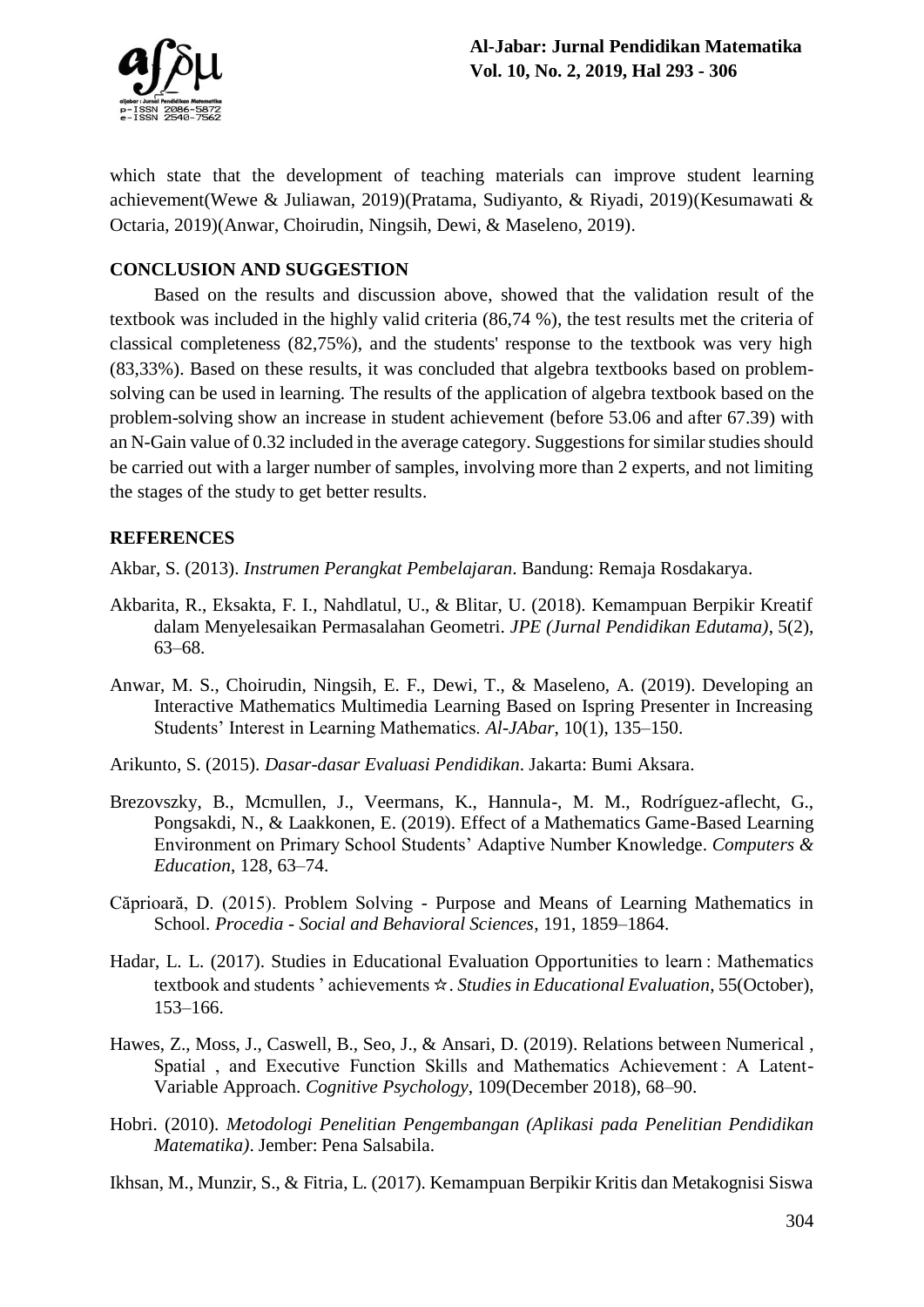

dalam Menyelesaikan masalah Matematika Melalui Pendekatan Problem Solving. *Aksioma*, 6(2), 234–245.

- Intaros, P., Inprasitha, M., & Srisawadi, N. (2014). Students ' Problem Solving Strategies in Problem Solving - Mathematics Classroom. *Procedia- Social and Behavioral Science,*  116, 4119–4123.
- Ismunandar, D., & Nurafifah, L. (2019). Pengaruh Penggunaan Buku Ajar Matematika Berbantuan Geogebra terhadap Karakter Kreatif Siswa. *PRISMA*, 2, 526–532.
- Kesumawati, N., & Octaria, D. (2019). Developing Statistics Learning Equipment Based on the PMRI Approach Oriented to Students' Statistical Reasoning Ability. *Al-Jabar*, 10(1), 87– 99.
- Krisdiana, I., Masfingatin, T., Murtafiah, W., & Widodo, S. A. (2019). Research-based learning to increase creative thinking skill in mathematical Statistic Research-based learning to increase creative thinking skill in mathematical Statistic. *Journal of Physics: Conference Series.*
- Kumpas-lenk, K., Eisenschmidt, E., & Veispak, A. (2018). Studies in Educational Evaluation Does the design of learning outcomes matter from students ' perspective ?. *Studies in Educational Evaluation*, 59, 179–186.
- McCrory, R., & Stylianides, A. J. (2014). Reasoning-and-proving in mathematics textbook for prospective elementary teachers. *International Journal of Educational Research*, 64, 119–131.
- Mcmullen, J., & Hoof, J. Van. (2020). The role of rational number density knowledge in mathematical development. *Learning and Instruction*, 65, 101-228.
- Mikheeva, M., Schneider, S., Beege, M., & Rey, G. D. (2019). Boundary Conditions of The Politeness Effect in Online Mathematical Learning. *Computers in Human Behavior*, 92, 419–427.
- Musdi, E., & Nari, N. (2019). Analisis Kemampuan Representasi Matematis Siswa dalam Menyelesaikan Soal Pemecahan Masalah Matematika. *Jurnal Ta'dib*, 22(1).
- Prast, E. J., Van de Weijer-Bergsma, E., Miočević, M., Kroesbergen, E. H., & Van Luit, J. E. H. (2018). Relations between mathematics achievement and motivation in students of diverse achievement levels. *Contemporary Educational Psychology.*
- Pratama, R. W., Sudiyanto, & Riyadi. (2019). The Development Of Attention, Relevance, Confidence, And Satisfaction (ARCS) Model Based on Active Learning to Improve Students'learning Motivation. *Al-Jabar*, 10(1), 59–66.
- Putranti, S. D., Charitas, R., & Prahmana, I. (2018). Kemampuan siswa dalam menyelesaikan soal matematika berbasis masalah, *JNPM (Jurnal Nasional Pendidikan Matematika),* 2(1), 86–97.
- Putwain, D. W., Symes, W., Nicholson, L. J., & Becker, S. (2018). Achievement Goals , Behavioural Engagement, and Mathematics Achievement: A Mediational Analysis.